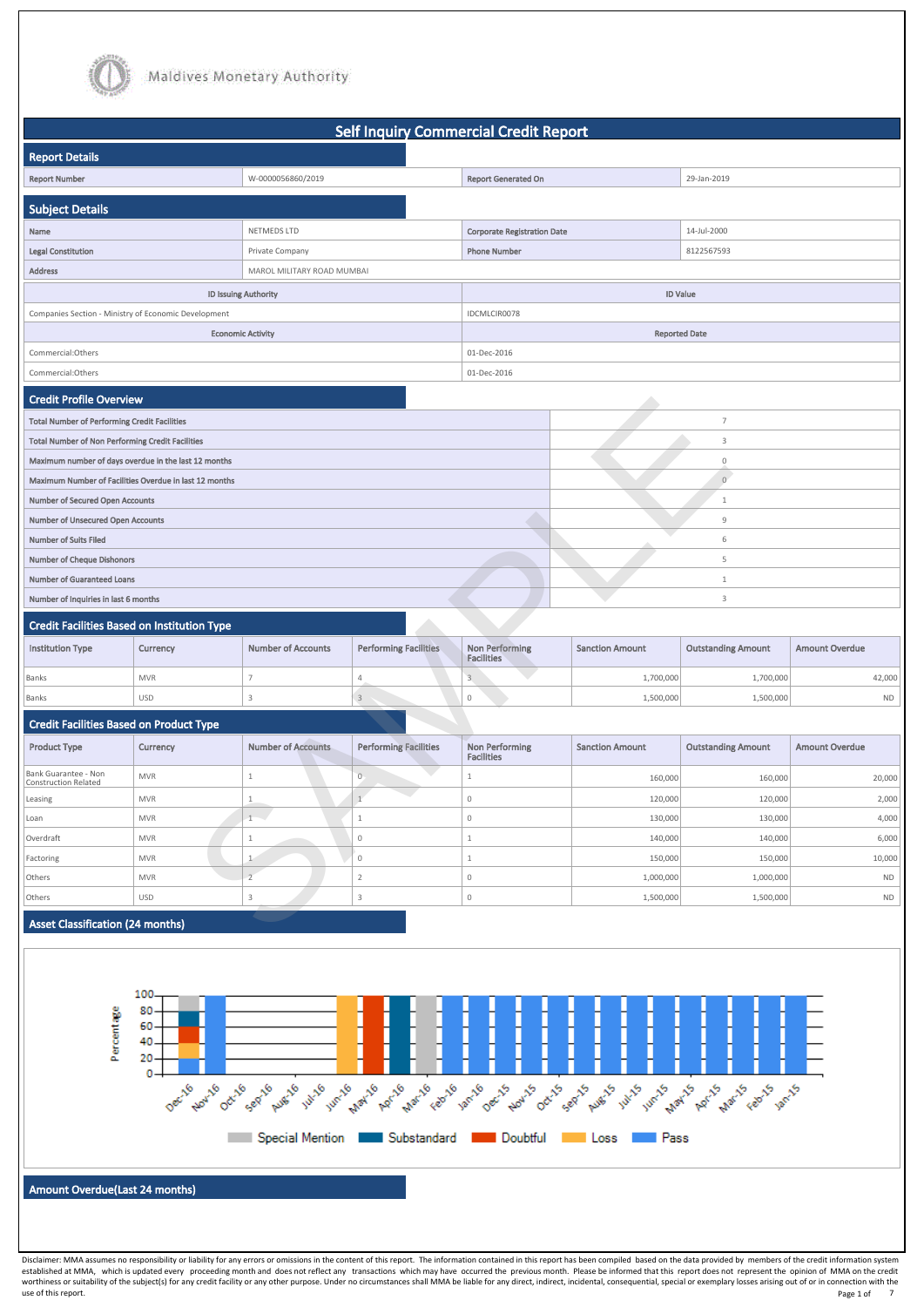

| North October huse in the land have a land was to see the secretary of the seat was in the way for the secretary of the contract of the contract of the contract of the contract of the contract of the contract of the contra                                         |                                                                                                                                                                                                                 |                                 |                             |                                          |                       |                           |                                                                |                       |                                                                                                                                          |  |               |                           |             |                           |               |               |                                 |           |
|------------------------------------------------------------------------------------------------------------------------------------------------------------------------------------------------------------------------------------------------------------------------|-----------------------------------------------------------------------------------------------------------------------------------------------------------------------------------------------------------------|---------------------------------|-----------------------------|------------------------------------------|-----------------------|---------------------------|----------------------------------------------------------------|-----------------------|------------------------------------------------------------------------------------------------------------------------------------------|--|---------------|---------------------------|-------------|---------------------------|---------------|---------------|---------------------------------|-----------|
| Amount Overdue                                                                                                                                                                                                                                                         |                                                                                                                                                                                                                 |                                 |                             |                                          |                       |                           |                                                                |                       |                                                                                                                                          |  |               |                           |             |                           |               |               |                                 |           |
|                                                                                                                                                                                                                                                                        |                                                                                                                                                                                                                 |                                 |                             |                                          |                       |                           |                                                                |                       |                                                                                                                                          |  |               |                           |             |                           |               |               |                                 |           |
| <b>Credit Facility Details - Open Accounts</b>                                                                                                                                                                                                                         |                                                                                                                                                                                                                 |                                 |                             |                                          |                       |                           |                                                                |                       |                                                                                                                                          |  |               |                           |             |                           |               |               |                                 |           |
| $\mathbf{1}$                                                                                                                                                                                                                                                           |                                                                                                                                                                                                                 |                                 |                             | Maldives Institution - Maldives Branch A |                       |                           |                                                                | <b>MVR</b>            |                                                                                                                                          |  | Leasing       |                           |             |                           |               |               | Reported on 01-Dec-2016         |           |
|                                                                                                                                                                                                                                                                        |                                                                                                                                                                                                                 |                                 |                             |                                          |                       |                           |                                                                |                       | COMMACC01   Active   Approved on 21-Nov-2014   First Disbursement on 22-Nov-2014   Expiring on 29-Nov-2018   Last payment on 01-Dec-2016 |  |               |                           |             |                           |               |               |                                 |           |
| <b>Ownership Indicator</b>                                                                                                                                                                                                                                             |                                                                                                                                                                                                                 | <b>Sanctioned Amount</b>        |                             |                                          | <b>Repayment Type</b> |                           |                                                                |                       | <b>Number of Installment</b>                                                                                                             |  |               | <b>Installment Amount</b> |             | <b>Security Coverage</b>  |               |               | <b>Guarantee Coverage</b>       |           |
| Joint                                                                                                                                                                                                                                                                  |                                                                                                                                                                                                                 |                                 |                             |                                          |                       |                           |                                                                | 36                    |                                                                                                                                          |  |               | 1,000                     |             |                           |               |               |                                 |           |
| Monthly (due every month)<br>Fully Secured<br><b>Fully Guaranteed</b><br>120,000<br><b>Last Paid Amount</b><br><b>Total Outstanding Amount</b><br><b>Amount Overdue</b><br><b>Interest Outstanding</b><br><b>Restructuring Date</b><br><b>Reason for Restructuring</b> |                                                                                                                                                                                                                 |                                 |                             |                                          |                       |                           |                                                                |                       |                                                                                                                                          |  |               |                           |             |                           |               |               |                                 |           |
| <b>Asset Classification</b><br><b>ND</b><br>120,000<br>2,000<br>120,000<br>1,000<br><b>ND</b>                                                                                                                                                                          |                                                                                                                                                                                                                 |                                 |                             |                                          |                       |                           |                                                                |                       |                                                                                                                                          |  |               |                           |             |                           |               |               |                                 |           |
| Pass                                                                                                                                                                                                                                                                   |                                                                                                                                                                                                                 |                                 |                             |                                          |                       |                           |                                                                |                       |                                                                                                                                          |  |               |                           |             |                           |               |               |                                 |           |
| Days Past Due                                                                                                                                                                                                                                                          | <b>Jul 16</b><br>Feb 16<br><b>Dec 16</b><br><b>Oct 16</b><br><b>Aug 16</b><br><b>Jun 16</b><br><b>May 16</b><br><b>Mar 16</b><br><b>Nov 16</b><br>Sep 16<br>Apr 16<br>Jan 16                                    |                                 |                             |                                          |                       |                           |                                                                |                       |                                                                                                                                          |  |               |                           |             |                           |               |               |                                 |           |
| Last 24<br>Months<br>OK<br>40<br><b>ND</b><br><b>ND</b><br>365<br>99<br>40<br><b>ND</b><br><b>ND</b><br><b>ND</b><br>185<br>70                                                                                                                                         |                                                                                                                                                                                                                 |                                 |                             |                                          |                       |                           |                                                                |                       |                                                                                                                                          |  |               |                           |             |                           |               |               |                                 |           |
|                                                                                                                                                                                                                                                                        | <b>Dec 15</b>                                                                                                                                                                                                   | <b>Nov 15</b>                   |                             | <b>Oct 15</b>                            |                       | Sep 15                    | <b>Aug 15</b>                                                  |                       | <b>Jul 15</b>                                                                                                                            |  | <b>Jun 15</b> | <b>May 15</b>             |             | Apr 15                    | <b>Mar 15</b> |               | Feb 15                          | Jan 15    |
|                                                                                                                                                                                                                                                                        | OK                                                                                                                                                                                                              | OK                              |                             | OK                                       |                       | OK                        | OK                                                             |                       | OK                                                                                                                                       |  | OK            | OK                        |             | OK                        |               | OK            | OK                              | OK        |
| <b>Joint Holder Details</b>                                                                                                                                                                                                                                            |                                                                                                                                                                                                                 |                                 |                             |                                          |                       |                           |                                                                |                       |                                                                                                                                          |  |               |                           |             |                           |               |               |                                 |           |
| Name                                                                                                                                                                                                                                                                   |                                                                                                                                                                                                                 |                                 | <b>Date of Registration</b> |                                          |                       |                           | <b>ID Issuing Authority</b>                                    |                       | <b>ID Value</b>                                                                                                                          |  |               |                           |             | <b>Accounts Overdue</b>   |               |               | <b>Total Outstanding</b>        |           |
| <b>GRIDCARD LIMITED</b>                                                                                                                                                                                                                                                |                                                                                                                                                                                                                 |                                 | 03-Jul-2000                 |                                          |                       |                           | Companies Section - Ministry of<br><b>Economic Development</b> |                       | IDCMLCIR0002                                                                                                                             |  |               |                           | $\mathbf 0$ |                           |               |               | MVR 240,000                     |           |
| <b>Guarantor Details</b>                                                                                                                                                                                                                                               |                                                                                                                                                                                                                 |                                 |                             |                                          |                       |                           |                                                                |                       |                                                                                                                                          |  |               |                           |             |                           |               |               |                                 |           |
| No Data found                                                                                                                                                                                                                                                          |                                                                                                                                                                                                                 |                                 |                             |                                          |                       |                           |                                                                |                       |                                                                                                                                          |  |               |                           |             |                           |               |               |                                 |           |
| <b>Security Details</b>                                                                                                                                                                                                                                                |                                                                                                                                                                                                                 |                                 |                             |                                          |                       |                           |                                                                |                       |                                                                                                                                          |  |               |                           |             |                           |               |               |                                 |           |
| <b>Security Type</b>                                                                                                                                                                                                                                                   |                                                                                                                                                                                                                 |                                 |                             | Classification                           |                       |                           |                                                                | <b>Security Value</b> |                                                                                                                                          |  |               | <b>Security ID</b>        |             |                           |               |               | <b>Security ID Type</b>         |           |
| Land Buildings                                                                                                                                                                                                                                                         |                                                                                                                                                                                                                 |                                 | Primary                     |                                          |                       |                           |                                                                | MVR 100,000           |                                                                                                                                          |  |               | SINCR02                   |             |                           |               |               | Land Registry Number            |           |
| $\overline{2}$                                                                                                                                                                                                                                                         |                                                                                                                                                                                                                 |                                 |                             | Maldives Institution - Maldives Branch A |                       |                           |                                                                | <b>MVR</b>            |                                                                                                                                          |  | Loan          |                           |             |                           |               |               | Reported on 01-Dec-2016         |           |
|                                                                                                                                                                                                                                                                        |                                                                                                                                                                                                                 |                                 |                             |                                          |                       |                           |                                                                |                       | COMMACC02   Active   Approved on 21-Oct-2014   First Disbursement on 21-Oct-2014   Expiring on 29-Nov-2018   Last payment on 23-Oct-2016 |  |               |                           |             |                           |               |               |                                 |           |
| <b>Ownership Indicator</b>                                                                                                                                                                                                                                             |                                                                                                                                                                                                                 | <b>Sanctioned Amount</b>        |                             |                                          | <b>Repayment Type</b> |                           |                                                                |                       | <b>Number of Installment</b>                                                                                                             |  |               | <b>Installment Amount</b> |             | <b>Security Coverage</b>  |               |               | <b>Guarantee Coverage</b>       |           |
| Own                                                                                                                                                                                                                                                                    |                                                                                                                                                                                                                 |                                 | 130,000                     |                                          |                       | Monthly (due every month) |                                                                | 36                    |                                                                                                                                          |  |               | 1,000                     |             | Unsecured                 |               |               | Not Guaranteed                  |           |
| <b>Asset Classification</b>                                                                                                                                                                                                                                            |                                                                                                                                                                                                                 | <b>Total Outstanding Amount</b> |                             |                                          | <b>Amount Overdue</b> |                           |                                                                |                       | <b>Interest Outstanding</b>                                                                                                              |  |               | <b>Last Paid Amount</b>   |             | <b>Restructuring Date</b> |               |               | <b>Reason for Restructuring</b> |           |
| Special Mention                                                                                                                                                                                                                                                        |                                                                                                                                                                                                                 |                                 | 130,000                     |                                          |                       | 4,000                     |                                                                |                       | 130,000                                                                                                                                  |  |               | 1,000                     |             | <b>ND</b>                 |               |               | <b>ND</b>                       |           |
|                                                                                                                                                                                                                                                                        |                                                                                                                                                                                                                 |                                 |                             |                                          |                       |                           |                                                                |                       |                                                                                                                                          |  |               |                           |             |                           |               |               |                                 |           |
| Days Past Due<br>Last 24                                                                                                                                                                                                                                               | <b>Dec 16</b>                                                                                                                                                                                                   | <b>Nov 16</b>                   |                             | Oct 16                                   |                       | Sep 16                    | <b>Aug 16</b>                                                  |                       | <b>Jul 16</b>                                                                                                                            |  | <b>Jun 16</b> | <b>May 16</b>             |             | Apr 16                    |               | <b>Mar 16</b> | Feb 16                          | Jan 16    |
| <b>Months</b>                                                                                                                                                                                                                                                          | 65                                                                                                                                                                                                              |                                 |                             | <b>ND</b>                                |                       | <b>ND</b>                 |                                                                |                       | <b>ND</b>                                                                                                                                |  |               | <b>ND</b>                 |             | <b>ND</b>                 |               |               | <b>ND</b>                       | <b>ND</b> |
|                                                                                                                                                                                                                                                                        | <b>ND</b><br><b>ND</b><br><b>ND</b><br><b>ND</b><br><b>Jul 15</b><br>Feb 15<br>Jan 15<br><b>Dec 15</b><br><b>Nov 15</b><br><b>Oct 15</b><br>Sep 15<br><b>Jun 15</b><br><b>May 15</b><br>Apr 15<br><b>Mar 15</b> |                                 |                             |                                          |                       |                           |                                                                |                       |                                                                                                                                          |  |               |                           |             |                           |               |               |                                 |           |
| <b>Aug 15</b><br><b>ND</b><br><b>ND</b><br><b>ND</b><br><b>ND</b><br><b>ND</b><br><b>ND</b><br><b>ND</b><br><b>ND</b><br><b>ND</b><br><b>ND</b><br><b>ND</b><br><b>ND</b>                                                                                              |                                                                                                                                                                                                                 |                                 |                             |                                          |                       |                           |                                                                |                       |                                                                                                                                          |  |               |                           |             |                           |               |               |                                 |           |

established at MMA, which is updated every proceeding month and does not reflect any transactions which may have occurred the previous month. Please be informed that this report does not represent the opinion of MMA on the worthiness or suitability of the subject(s) for any credit facility or any other purpose. Under no circumstances shall MMA be liable for any direct, indirect, incidental, consequential, special or exemplary losses arising use of this report. Notice that the control of the control of the control of the control of the control of the control of the control of the control of the control of the control of the control of the control of the contro Page 2 of 7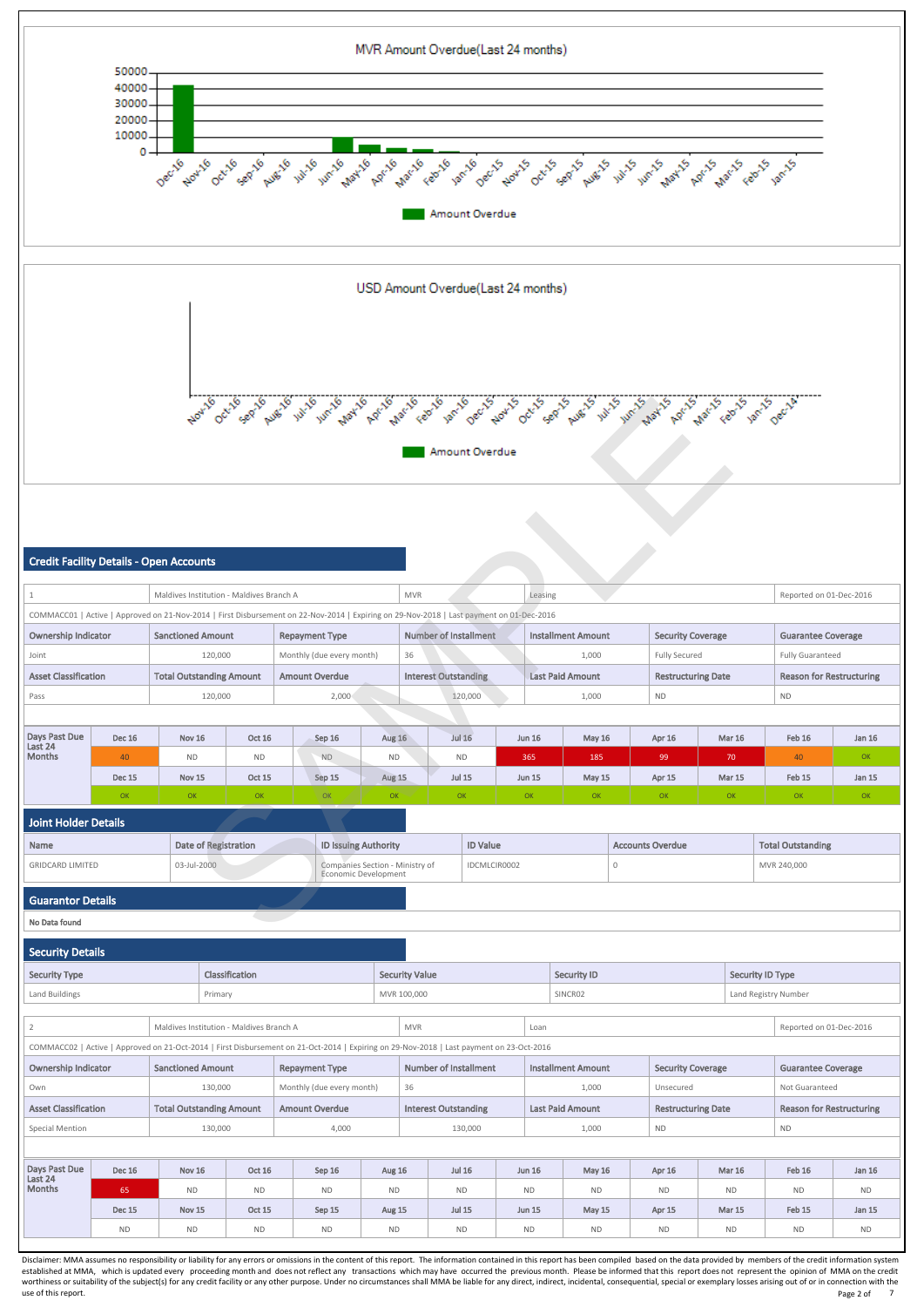| Joint Holder Details     |  |
|--------------------------|--|
| No Data found            |  |
|                          |  |
| <b>Guarantor Details</b> |  |
| No Data found            |  |
|                          |  |

# Security Details

| No Data found                            |                                                                                                                                                                                                       |                                          |                     |                           |                     |                                                                                                                                                                          |  |                            |                            |                           |                            |                                 |                                 |  |
|------------------------------------------|-------------------------------------------------------------------------------------------------------------------------------------------------------------------------------------------------------|------------------------------------------|---------------------|---------------------------|---------------------|--------------------------------------------------------------------------------------------------------------------------------------------------------------------------|--|----------------------------|----------------------------|---------------------------|----------------------------|---------------------------------|---------------------------------|--|
| 3                                        |                                                                                                                                                                                                       | Maldives Institution - Maldives Branch A |                     |                           |                     | <b>MVR</b>                                                                                                                                                               |  | Overdraft                  |                            |                           |                            | Reported on 01-Dec-2016         |                                 |  |
|                                          |                                                                                                                                                                                                       |                                          |                     |                           |                     | COMMACC03   Active   Approved on 21-Sep-2014   First Disbursement on 21-Sep-2014   Expiring on 29-Nov-2018   Last payment on 23-Sep-2016                                 |  |                            |                            |                           |                            |                                 |                                 |  |
|                                          | <b>Sanctioned Amount</b><br><b>Number of Installment</b><br><b>Installment Amount</b><br><b>Ownership Indicator</b><br><b>Repayment Type</b><br><b>Security Coverage</b><br><b>Guarantee Coverage</b> |                                          |                     |                           |                     |                                                                                                                                                                          |  |                            |                            |                           |                            |                                 |                                 |  |
| Own                                      |                                                                                                                                                                                                       | 140,000                                  |                     | Monthly (due every month) |                     | 36                                                                                                                                                                       |  |                            | 1,000                      | Unsecured                 |                            | Not Guaranteed                  |                                 |  |
| <b>Asset Classification</b>              |                                                                                                                                                                                                       | <b>Total Outstanding Amount</b>          |                     | <b>Amount Overdue</b>     |                     | <b>Interest Outstanding</b>                                                                                                                                              |  |                            | <b>Last Paid Amount</b>    | <b>Restructuring Date</b> |                            | <b>Reason for Restructuring</b> |                                 |  |
| Substandard                              |                                                                                                                                                                                                       | 140,000                                  |                     | 6,000                     |                     | 140,000                                                                                                                                                                  |  |                            | 1,000                      | <b>ND</b>                 |                            | <b>ND</b>                       |                                 |  |
|                                          |                                                                                                                                                                                                       |                                          |                     |                           |                     |                                                                                                                                                                          |  |                            |                            |                           |                            |                                 |                                 |  |
| Days Past Due<br>Last 24                 | <b>Dec 16</b>                                                                                                                                                                                         | <b>Nov 16</b>                            | <b>Oct 16</b>       | Sep 16                    | Aug 16              | <b>Jul 16</b>                                                                                                                                                            |  | <b>Jun 16</b>              | <b>May 16</b>              | Apr 16                    | <b>Mar 16</b>              | <b>Feb 16</b>                   | Jan 16                          |  |
| <b>Months</b>                            | 99                                                                                                                                                                                                    | <b>ND</b>                                | <b>ND</b>           | <b>ND</b>                 | $\sf ND$            | <b>ND</b>                                                                                                                                                                |  | <b>ND</b>                  | $\sf ND$                   | <b>ND</b>                 | <b>ND</b>                  | <b>ND</b>                       | <b>ND</b>                       |  |
|                                          | <b>Dec 15</b><br><b>ND</b>                                                                                                                                                                            | <b>Nov 15</b><br><b>ND</b>               | Oct 15<br><b>ND</b> | Sep 15<br><b>ND</b>       | Aug 15<br><b>ND</b> | <b>Jul 15</b><br><b>ND</b>                                                                                                                                               |  | <b>Jun 15</b><br><b>ND</b> | <b>May 15</b><br><b>ND</b> | Apr 15<br><b>ND</b>       | <b>Mar 15</b><br><b>ND</b> | Feb 15<br><b>ND</b>             | Jan 15<br><b>ND</b>             |  |
|                                          |                                                                                                                                                                                                       |                                          |                     |                           |                     |                                                                                                                                                                          |  |                            |                            |                           |                            |                                 |                                 |  |
| <b>Joint Holder Details</b>              |                                                                                                                                                                                                       |                                          |                     |                           |                     |                                                                                                                                                                          |  |                            |                            |                           |                            |                                 |                                 |  |
| No Data found                            |                                                                                                                                                                                                       |                                          |                     |                           |                     |                                                                                                                                                                          |  |                            |                            |                           |                            |                                 |                                 |  |
| <b>Guarantor Details</b>                 |                                                                                                                                                                                                       |                                          |                     |                           |                     |                                                                                                                                                                          |  |                            |                            |                           |                            |                                 |                                 |  |
| No Data found                            |                                                                                                                                                                                                       |                                          |                     |                           |                     |                                                                                                                                                                          |  |                            |                            |                           |                            |                                 |                                 |  |
| <b>Security Details</b>                  |                                                                                                                                                                                                       |                                          |                     |                           |                     |                                                                                                                                                                          |  |                            |                            |                           |                            |                                 |                                 |  |
| No Data found                            |                                                                                                                                                                                                       |                                          |                     |                           |                     |                                                                                                                                                                          |  |                            |                            |                           |                            |                                 |                                 |  |
|                                          |                                                                                                                                                                                                       |                                          |                     |                           |                     |                                                                                                                                                                          |  |                            |                            |                           |                            |                                 |                                 |  |
| 4                                        |                                                                                                                                                                                                       | Maldives Institution - Maldives Branch A |                     |                           |                     | <b>MVR</b>                                                                                                                                                               |  | Factoring                  |                            |                           |                            | Reported on 01-Dec-2016         |                                 |  |
| <b>Ownership Indicator</b>               |                                                                                                                                                                                                       | <b>Sanctioned Amount</b>                 |                     | <b>Repayment Type</b>     |                     | COMMACC04   Active   Approved on 21-Aug-2014   First Disbursement on 21-Aug-2014   Expiring on 29-Nov-2018   Last payment on 23-Aug-2016<br><b>Number of Installment</b> |  |                            | <b>Installment Amount</b>  | <b>Security Coverage</b>  |                            | <b>Guarantee Coverage</b>       |                                 |  |
| Own                                      |                                                                                                                                                                                                       | 150,000                                  |                     | Monthly (due every month) |                     | 36<br>1,000                                                                                                                                                              |  |                            | Unsecured                  |                           | Not Guaranteed             |                                 |                                 |  |
| <b>Asset Classification</b>              |                                                                                                                                                                                                       | <b>Total Outstanding Amount</b>          |                     | <b>Amount Overdue</b>     |                     | <b>Interest Outstanding</b>                                                                                                                                              |  |                            | <b>Last Paid Amount</b>    |                           | <b>Restructuring Date</b>  |                                 | <b>Reason for Restructuring</b> |  |
| Doubtful                                 |                                                                                                                                                                                                       | 150,000                                  |                     | 10,000                    |                     | 150,000                                                                                                                                                                  |  |                            | 1,000                      | <b>ND</b>                 |                            | $\sf ND$                        |                                 |  |
|                                          |                                                                                                                                                                                                       |                                          |                     |                           |                     |                                                                                                                                                                          |  |                            |                            |                           |                            |                                 |                                 |  |
| Days Past Due<br>Last 24                 | <b>Dec 16</b>                                                                                                                                                                                         | <b>Nov 16</b>                            | <b>Oct 16</b>       | Sep 16                    | Aug 16              | Jul $16$                                                                                                                                                                 |  | <b>Jun 16</b>              | <b>May 16</b>              | Apr 16                    | <b>Mar 16</b>              | <b>Feb 16</b>                   | Jan 16                          |  |
| Months                                   | 185                                                                                                                                                                                                   | <b>ND</b>                                | <b>ND</b>           | ND                        | ND                  | <b>ND</b>                                                                                                                                                                |  | $\sf ND$                   | <b>ND</b>                  | <b>ND</b>                 | <b>ND</b>                  | <b>ND</b>                       | <b>ND</b>                       |  |
|                                          | <b>Dec 15</b>                                                                                                                                                                                         | <b>Nov 15</b>                            | <b>Oct 15</b>       | Sep 15                    | Aug 15              | <b>Jul 15</b>                                                                                                                                                            |  | <b>Jun 15</b>              | <b>May 15</b>              | Apr 15                    | <b>Mar 15</b>              | Feb 15                          | <b>Jan 15</b>                   |  |
|                                          | <b>ND</b>                                                                                                                                                                                             | <b>ND</b>                                | $\sf ND$            | $\sf ND$                  | ND.                 | <b>ND</b>                                                                                                                                                                |  | <b>ND</b>                  | <b>ND</b>                  | <b>ND</b>                 | <b>ND</b>                  | $\sf ND$                        | <b>ND</b>                       |  |
| <b>Joint Holder Details</b>              |                                                                                                                                                                                                       |                                          |                     |                           |                     |                                                                                                                                                                          |  |                            |                            |                           |                            |                                 |                                 |  |
| No Data found                            |                                                                                                                                                                                                       |                                          |                     |                           |                     |                                                                                                                                                                          |  |                            |                            |                           |                            |                                 |                                 |  |
| <b>Guarantor Details</b>                 |                                                                                                                                                                                                       |                                          |                     |                           |                     |                                                                                                                                                                          |  |                            |                            |                           |                            |                                 |                                 |  |
| No Data found                            |                                                                                                                                                                                                       |                                          |                     |                           |                     |                                                                                                                                                                          |  |                            |                            |                           |                            |                                 |                                 |  |
|                                          |                                                                                                                                                                                                       |                                          |                     |                           |                     |                                                                                                                                                                          |  |                            |                            |                           |                            |                                 |                                 |  |
|                                          |                                                                                                                                                                                                       |                                          |                     |                           |                     |                                                                                                                                                                          |  |                            |                            |                           |                            |                                 |                                 |  |
| <b>Security Details</b><br>No Data found |                                                                                                                                                                                                       |                                          |                     |                           |                     |                                                                                                                                                                          |  |                            |                            |                           |                            |                                 |                                 |  |

| -5                          |                                                                                                                                                                                                       | Maldives Institution - Maldives Branch A |               |                           | <b>MVR</b>    |    | Reported on 01-Dec-2016     |  |               |                         |                           |               |                |                                 |  |
|-----------------------------|-------------------------------------------------------------------------------------------------------------------------------------------------------------------------------------------------------|------------------------------------------|---------------|---------------------------|---------------|----|-----------------------------|--|---------------|-------------------------|---------------------------|---------------|----------------|---------------------------------|--|
|                             | COMMACC05   Active   Approved on 21-Nov-2016   First Disbursement on 21-Nov-2016   Expiring on 29-Nov-2018   Last payment on 23-Jul-2016                                                              |                                          |               |                           |               |    |                             |  |               |                         |                           |               |                |                                 |  |
|                             | <b>Ownership Indicator</b><br><b>Number of Installment</b><br><b>Installment Amount</b><br><b>Sanctioned Amount</b><br><b>Security Coverage</b><br><b>Guarantee Coverage</b><br><b>Repayment Type</b> |                                          |               |                           |               |    |                             |  |               |                         |                           |               |                |                                 |  |
| Own                         |                                                                                                                                                                                                       | 160,000                                  |               | Monthly (due every month) |               | 36 |                             |  |               | 1,000                   | Unsecured                 |               | Not Guaranteed |                                 |  |
| <b>Asset Classification</b> |                                                                                                                                                                                                       | <b>Total Outstanding Amount</b>          |               | <b>Amount Overdue</b>     |               |    | <b>Interest Outstanding</b> |  |               | <b>Last Paid Amount</b> | <b>Restructuring Date</b> |               |                | <b>Reason for Restructuring</b> |  |
| Loss                        |                                                                                                                                                                                                       | 160,000                                  |               | 20,000                    |               |    | 160,000                     |  |               | 1,000                   | <b>ND</b>                 |               | <b>ND</b>      |                                 |  |
|                             |                                                                                                                                                                                                       |                                          |               |                           |               |    |                             |  |               |                         |                           |               |                |                                 |  |
| Days Past Due<br>Last 24    | <b>Dec 16</b>                                                                                                                                                                                         | <b>Nov 16</b>                            | Oct 16        | Sep 16                    | Aug 16        |    | <b>Jul 16</b>               |  | <b>Jun 16</b> | May 16                  | Apr 16                    | <b>Mar 16</b> | Feb 16         | Jan 16                          |  |
| <b>Months</b>               | 365                                                                                                                                                                                                   | <b>ND</b>                                | <b>ND</b>     | <b>ND</b>                 | <b>ND</b>     |    | <b>ND</b>                   |  | <b>ND</b>     | <b>ND</b>               | <b>ND</b>                 | <b>ND</b>     | <b>ND</b>      | <b>ND</b>                       |  |
|                             | <b>Dec 15</b>                                                                                                                                                                                         | <b>Nov 15</b>                            | <b>Oct 15</b> | Sep 15                    | <b>Aug 15</b> |    | <b>Jul 15</b>               |  | <b>Jun 15</b> | May $15$                | Apr 15                    | <b>Mar 15</b> | Feb 15         | Jan 15                          |  |
|                             | <b>ND</b>                                                                                                                                                                                             | <b>ND</b>                                | <b>ND</b>     | <b>ND</b>                 | <b>ND</b>     |    | <b>ND</b>                   |  | <b>ND</b>     | <b>ND</b>               | <b>ND</b>                 | <b>ND</b>     | <b>ND</b>      | <b>ND</b>                       |  |
|                             | <b>Joint Holder Details</b>                                                                                                                                                                           |                                          |               |                           |               |    |                             |  |               |                         |                           |               |                |                                 |  |
| No Data found               |                                                                                                                                                                                                       |                                          |               |                           |               |    |                             |  |               |                         |                           |               |                |                                 |  |

1

Disclaimer: MMA assumes no responsibility or liability for any errors or omissions in the content of this report. The information contained in this report has been compiled based on the data provided by members of the cred established at MMA, which is updated every proceeding month and does not reflect any transactions which may have occurred the previous month. Please be informed that this report does not represent the opinion of MMA on the worthiness or suitability of the subject(s) for any credit facility or any other purpose. Under no circumstances shall MMA be liable for any direct, indirect, incidental, consequential, special or exemplary losses arising use of this report. Note that the control of this report. The control of this report. Page 3 of Page 3 of 7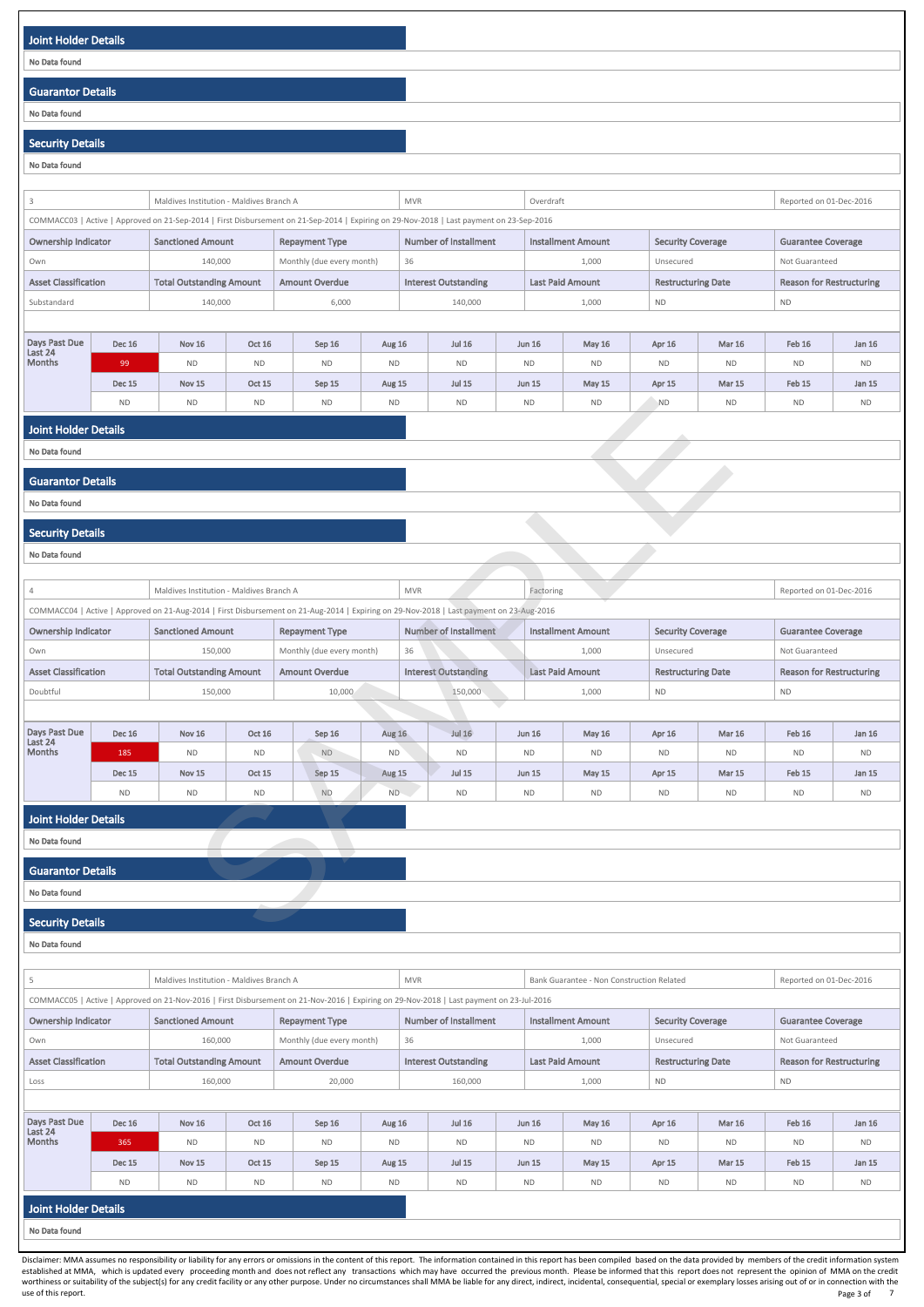# Guarantor Details No Data found Security Details No Data found 6 Maldives Institution - Maldives Branch A VSD USD Others Reported on 29-Nov-2016 COMMACC06 | Active | Approved on 21-Nov-2016 | First Disbursement on 22-Nov-2016 | Expiring on 29-Nov-2018 | Last payment on 23-Nov-2016 Ownership Indicator | Sanctioned Amount | Repayment Type | Number of Installment | Installment Amount | Security Coverage | Guarantee Coverage Own **500,000** Monthly (due every month) 36 13,740 Unsecured Not Guaranteed Not Guaranteed Asset Classification | Total Outstanding Amount | Amount Overdue | Interest Outstanding | Last Paid Amount | Restructuring Date | Reason for Restructuring Pass 600,000 ND 500,000 ND 500,000 500,000 ND 500,000 13,740 ND ND ND ND Days Past Due Last 24 Months Nov 16 | Oct 16 | Sep 16 | Aug 16 | Jul 16 | Jun 16 | May 16 | Apr 16 | Mar 16 | Feb 16 | Jan 16 | Dec 15 OK ND ND ND ND ND ND ND ND ND ND ND Nov 15 | Oct 15 | Sep 15 | Aug 15 | Jul 15 | Jun 15 | May 15 | Apr 15 | Mar 15 | Feb 15 | Jan 15 | Dec 14 ND ND ND ND ND ND ND ND ND ND ND ND Joint Holder Details No Data found Guarantor Details Name **Date of Birth/Registration** ID Issuing Authority **ID Value** Accounts Overdue Total Outstanding GOOGLE TECH 01-Jan-2000 Companies Section - Ministry of Economic Development GIDCCR02 0 0 Security Details Security Type Security ID Type Security Value Security Value Security Value Security ID Security ID Type Security ID Type Land Buildings **Primary Primary Primary Primary Primary Primary Primary Primary Primary Primary Primary Primary** USD 100,000 SINCR02 SINCR02 Land Registry Number **7** Maldives Institution - Maldives Branch A USD USD Others Reported on 29-Nov-2016 COMMACC07 | Active | Approved on 21-Nov-2016 | First Disbursement on 22-Nov-2016 | Expiring on 29-Nov-2018 | Last payment on 23-Nov-2016 Ownership Indicator Sanctioned Amount Repayment Type Number of Installment Installment Amount Security Coverage Guarantee Coverage Own 3500,000 Monthly (due every month) 36 13,740 13,740 Unsecured Not Guaranteed Asset Classification | Total Outstanding Amount | Amount Overdue | Interest Outstanding | Last Paid Amount | Restructuring Date | Reason for Restructuring Pass 600,000 ND 500,000 ND 500,000 500,000 13,740 ND 500,000 ND D Days Past Due Last 24 Months Nov 16 Oct 16 Sep 16 Aug 16 Jul 16 Jun 16 May 16 Apr 16 Mar 16 Feb 16 Jan 16 Dec 15 OK ND ND ND ND ND ND ND ND ND ND ND Nov 15 Oct 15 Sep 15 Aug 15 Jul 15 Jun 15 May 15 Apr 15 Mar 15 Feb 15 Jan 15 Dec 14 ND ND ND ND ND ND ND ND ND ND ND ND Joint Holder Details No Data found Guarantor Details Name **Date of Birth/Registration** ID Issuing Authority **ID Value** ID Value **Accounts Overdue** Total Outstanding GOOGLE TECH 01-Jan-2000 Companies Section - Ministry of Economic Development GIDCCR02 0 0 Security Details Security Type Security Type Security ID Type Security Value Security Value Security ID Security ID Security ID Type and Starty Registration<br>
SAMPLE IN THE CONTROL SCRIP (SCRIP CONTROL)<br>
SAMPLE IN THE DESCRIPT (SCRIP CONTROL)<br>
SAMPLE CONTROL SCRIPT (SCRIP CONTROL)<br>
SAMPLE CONTROL SCRIPT (SCRIP CONTROL)<br>
SAMPLE CONTROL SCRIPT (SCRIP CONTR

| Land Buildings                                                                                                                                                                                 | Primary                                                   |                                          |                           |               | USD 100,000<br>SINCR02<br>Land Registry Number |                                                                                                                                          |  |               |                         |                           |                |                         |                                 |
|------------------------------------------------------------------------------------------------------------------------------------------------------------------------------------------------|-----------------------------------------------------------|------------------------------------------|---------------------------|---------------|------------------------------------------------|------------------------------------------------------------------------------------------------------------------------------------------|--|---------------|-------------------------|---------------------------|----------------|-------------------------|---------------------------------|
|                                                                                                                                                                                                |                                                           |                                          |                           |               |                                                |                                                                                                                                          |  |               |                         |                           |                |                         |                                 |
| 8                                                                                                                                                                                              |                                                           | Maldives Institution - Maldives Branch A |                           |               |                                                | <b>USD</b>                                                                                                                               |  | Others        |                         |                           |                | Reported on 29-Nov-2016 |                                 |
|                                                                                                                                                                                                |                                                           |                                          |                           |               |                                                | COMMACC08   Active   Approved on 21-Nov-2016   First Disbursement on 22-Nov-2016   Expiring on 29-Nov-2018   Last payment on 23-Nov-2016 |  |               |                         |                           |                |                         |                                 |
| <b>Ownership Indicator</b><br>Number of Installment<br><b>Sanctioned Amount</b><br><b>Installment Amount</b><br><b>Repayment Type</b><br><b>Security Coverage</b><br><b>Guarantee Coverage</b> |                                                           |                                          |                           |               |                                                |                                                                                                                                          |  |               |                         |                           |                |                         |                                 |
| Own                                                                                                                                                                                            |                                                           | 500,000                                  | Monthly (due every month) |               | 36                                             |                                                                                                                                          |  | 13,740        | Unsecured               |                           | Not Guaranteed |                         |                                 |
| <b>Asset Classification</b><br><b>Total Outstanding Amount</b><br><b>Amount Overdue</b>                                                                                                        |                                                           |                                          |                           |               |                                                | <b>Interest Outstanding</b>                                                                                                              |  |               | <b>Last Paid Amount</b> | <b>Restructuring Date</b> |                |                         | <b>Reason for Restructuring</b> |
| Pass                                                                                                                                                                                           |                                                           | 500,000                                  |                           | <b>ND</b>     |                                                | 500,000                                                                                                                                  |  |               | 13,740                  | <b>ND</b>                 |                | <b>ND</b>               |                                 |
|                                                                                                                                                                                                |                                                           |                                          |                           |               |                                                |                                                                                                                                          |  |               |                         |                           |                |                         |                                 |
| Days Past Due                                                                                                                                                                                  | <b>Nov 16</b>                                             | <b>Oct 16</b>                            | Sep 16                    | <b>Aug 16</b> | <b>Jul 16</b>                                  | <b>Jun 16</b>                                                                                                                            |  | May $16$      | Apr 16                  | <b>Mar 16</b>             | Feb 16         | Jan 16                  | <b>Dec 15</b>                   |
| Last 24<br><b>Months</b>                                                                                                                                                                       | OK                                                        | <b>ND</b>                                | <b>ND</b>                 | <b>ND</b>     | <b>ND</b>                                      | <b>ND</b>                                                                                                                                |  | <b>ND</b>     | <b>ND</b>               | <b>ND</b>                 | <b>ND</b>      | <b>ND</b>               | <b>ND</b>                       |
|                                                                                                                                                                                                | <b>Oct 15</b><br><b>Nov 15</b><br>Sep 15<br><b>Aug 15</b> |                                          |                           |               | <b>Jul 15</b>                                  | <b>Jun 15</b>                                                                                                                            |  | <b>May 15</b> | Apr 15                  | <b>Mar 15</b>             | Feb 15         | Jan 15                  | <b>Dec 14</b>                   |
|                                                                                                                                                                                                | <b>ND</b><br><b>ND</b><br><b>ND</b><br><b>ND</b>          |                                          |                           |               |                                                | <b>ND</b><br><b>ND</b>                                                                                                                   |  | <b>ND</b>     | <b>ND</b>               | <b>ND</b>                 | <b>ND</b>      | <b>ND</b>               | <b>ND</b>                       |
|                                                                                                                                                                                                |                                                           |                                          |                           |               |                                                |                                                                                                                                          |  |               |                         |                           |                |                         |                                 |

Disclaimer: MMA assumes no responsibility or liability for any errors or omissions in the content of this report. The information contained in this report has been compiled based on the data provided by members of the cred established at MMA, which is updated every proceeding month and does not reflect any transactions which may have occurred the previous month. Please be informed that this report does not represent the opinion of MMA on the worthiness or suitability of the subject(s) for any credit facility or any other purpose. Under no circumstances shall MMA be liable for any direct, indirect, incidental, consequential, special or exemplary losses arising use of this report. Note that the control of this report. The control of this report. Page 4 of Page 4 of 7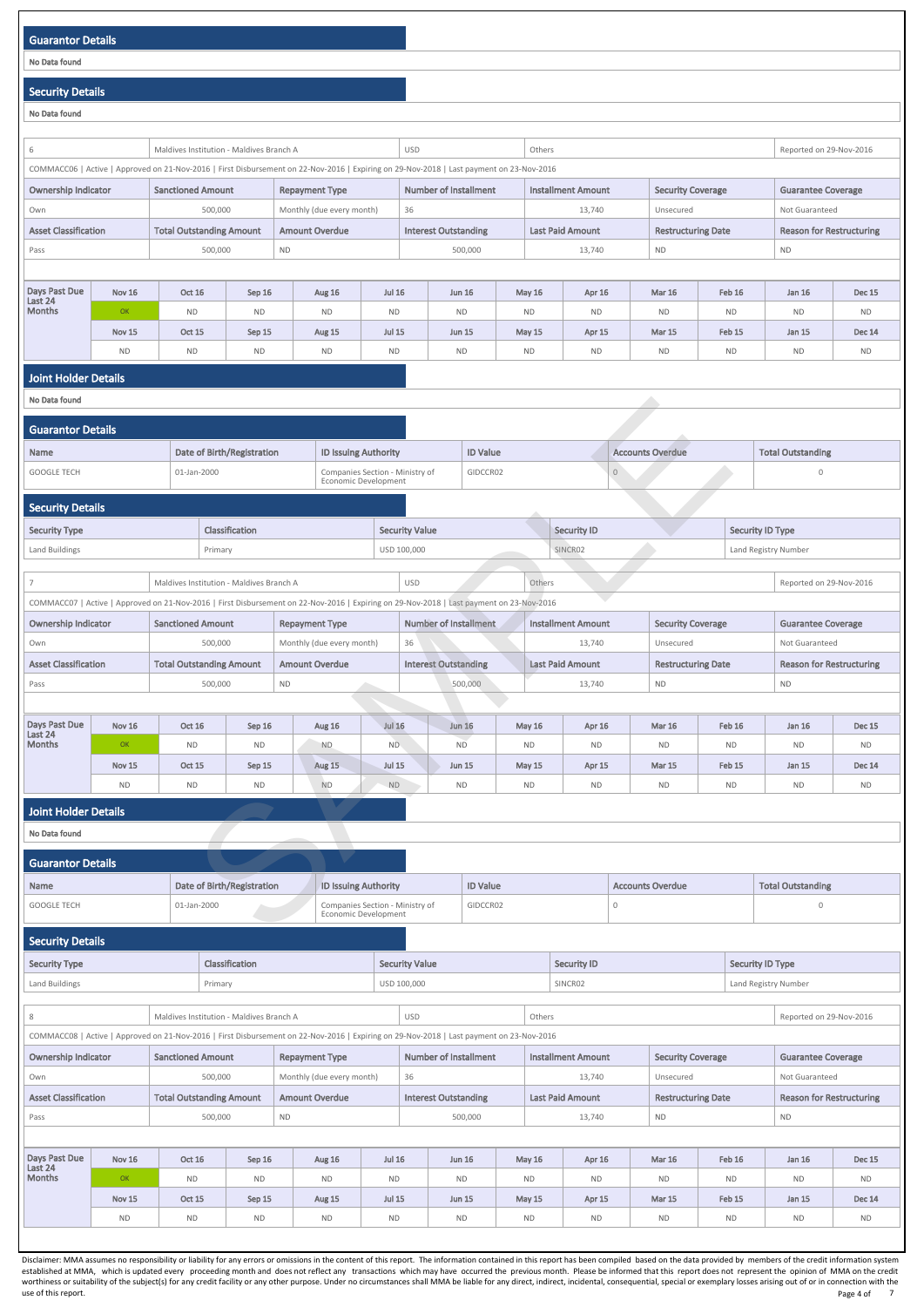| <b>Joint Holder Details</b>        |                     |                                                                                                                                                                                                         |                     |                       |                                                         |                            |                              |                 |                            |        |                            |              |                            |                     |                                 |                            |
|------------------------------------|---------------------|---------------------------------------------------------------------------------------------------------------------------------------------------------------------------------------------------------|---------------------|-----------------------|---------------------------------------------------------|----------------------------|------------------------------|-----------------|----------------------------|--------|----------------------------|--------------|----------------------------|---------------------|---------------------------------|----------------------------|
| No Data found                      |                     |                                                                                                                                                                                                         |                     |                       |                                                         |                            |                              |                 |                            |        |                            |              |                            |                     |                                 |                            |
| <b>Guarantor Details</b>           |                     |                                                                                                                                                                                                         |                     |                       |                                                         |                            |                              |                 |                            |        |                            |              |                            |                     |                                 |                            |
| <b>Name</b>                        |                     | Date of Birth/Registration                                                                                                                                                                              |                     |                       | <b>ID Issuing Authority</b>                             |                            |                              | <b>ID Value</b> |                            |        |                            |              | <b>Accounts Overdue</b>    |                     | <b>Total Outstanding</b>        |                            |
| <b>GOOGLE TECH</b>                 |                     | 01-Jan-2000                                                                                                                                                                                             |                     |                       | Companies Section - Ministry of<br>Economic Development |                            |                              | GIDCCR02        |                            |        |                            | $\mathbf 0$  |                            |                     | $\mathbf 0$                     |                            |
| <b>Security Details</b>            |                     |                                                                                                                                                                                                         |                     |                       |                                                         |                            |                              |                 |                            |        |                            |              |                            |                     |                                 |                            |
| <b>Security Type</b>               |                     |                                                                                                                                                                                                         | Classification      |                       |                                                         |                            | <b>Security Value</b>        |                 |                            |        | <b>Security ID</b>         |              |                            |                     | <b>Security ID Type</b>         |                            |
| Land Buildings                     |                     | Primary                                                                                                                                                                                                 |                     |                       |                                                         |                            | USD 100,000                  |                 |                            |        | SINCR02                    |              |                            |                     | Land Registry Number            |                            |
|                                    |                     |                                                                                                                                                                                                         |                     |                       |                                                         |                            |                              |                 |                            |        |                            |              |                            |                     |                                 |                            |
| 9                                  |                     | Maldives Institution - Maldives Branch A<br>COMMACC09   Restructured/ Rescheduled   Approved on 01-Nov-2010   First Disbursement on 01-Nov-2010   Expiring on 29-Nov-2018   Last payment on 23-Nov-2016 |                     |                       |                                                         |                            | <b>MVR</b>                   |                 |                            | Others |                            |              |                            |                     | Reported on 29-Nov-2016         |                            |
| <b>Ownership Indicator</b>         |                     | <b>Sanctioned Amount</b>                                                                                                                                                                                |                     | <b>Repayment Type</b> |                                                         |                            | <b>Number of Installment</b> |                 |                            |        | <b>Installment Amount</b>  |              | <b>Security Coverage</b>   |                     | <b>Guarantee Coverage</b>       |                            |
| Own                                |                     | 500,000                                                                                                                                                                                                 |                     |                       | Monthly (due every month)                               |                            | 36                           |                 |                            |        | 13,740                     |              | Unsecured                  |                     | Not Guaranteed                  |                            |
| <b>Asset Classification</b>        |                     | <b>Total Outstanding Amount</b>                                                                                                                                                                         |                     | <b>Amount Overdue</b> |                                                         |                            | <b>Interest Outstanding</b>  |                 |                            |        | <b>Last Paid Amount</b>    |              | <b>Restructuring Date</b>  |                     | <b>Reason for Restructuring</b> |                            |
| Pass                               |                     | 500,000                                                                                                                                                                                                 |                     | <b>ND</b>             |                                                         |                            |                              | 500,000         |                            |        | 13,740                     |              | 01-Nov-2016                |                     | Request for Top Up              |                            |
|                                    |                     |                                                                                                                                                                                                         |                     |                       |                                                         |                            |                              |                 |                            |        |                            |              |                            |                     |                                 |                            |
| Days Past Due<br>Last 24<br>Months | <b>Nov 16</b><br>OK | <b>Oct 16</b><br><b>ND</b>                                                                                                                                                                              | Sep 16<br><b>ND</b> |                       | Aug 16<br><b>ND</b>                                     | <b>Jul 16</b><br><b>ND</b> | <b>ND</b>                    | <b>Jun 16</b>   | <b>May 16</b><br><b>ND</b> |        | <b>Apr 16</b><br><b>ND</b> |              | <b>Mar 16</b><br><b>ND</b> | Feb 16<br><b>ND</b> | Jan 16<br><b>ND</b>             | <b>Dec 15</b><br><b>ND</b> |
|                                    | Nov 15              | <b>Oct 15</b>                                                                                                                                                                                           | Sep 15              |                       | Aug 15                                                  | <b>Jul 15</b>              | <b>Jun 15</b>                |                 | <b>May 15</b>              |        | Apr 15                     |              | <b>Mar 15</b>              | Feb 15              | <b>Jan 15</b>                   | <b>Dec 14</b>              |
|                                    | <b>ND</b>           | <b>ND</b>                                                                                                                                                                                               | <b>ND</b>           |                       | <b>ND</b>                                               | <b>ND</b>                  |                              | <b>ND</b>       | <b>ND</b>                  |        | <b>ND</b>                  |              | <b>ND</b>                  | <b>ND</b>           | <b>ND</b>                       | <b>ND</b>                  |
| <b>Joint Holder Details</b>        |                     |                                                                                                                                                                                                         |                     |                       |                                                         |                            |                              |                 |                            |        |                            |              |                            |                     |                                 |                            |
| No Data found                      |                     |                                                                                                                                                                                                         |                     |                       |                                                         |                            |                              |                 |                            |        |                            |              |                            |                     |                                 |                            |
| <b>Guarantor Details</b>           |                     |                                                                                                                                                                                                         |                     |                       |                                                         |                            |                              |                 |                            |        |                            |              |                            |                     |                                 |                            |
| <b>Name</b>                        |                     | Date of Birth/Registration                                                                                                                                                                              |                     |                       | <b>ID Issuing Authority</b>                             |                            |                              | ID Value        |                            |        |                            |              | <b>Accounts Overdue</b>    |                     | <b>Total Outstanding</b>        |                            |
| <b>GOOGLE TECH</b>                 |                     | 01-Jan-2000                                                                                                                                                                                             |                     |                       | Companies Section - Ministry of<br>Economic Development |                            |                              | GIDCCR02        |                            |        |                            | $\mathbf{0}$ |                            |                     | $\mathbf 0$                     |                            |
| <b>Security Details</b>            |                     |                                                                                                                                                                                                         |                     |                       |                                                         |                            |                              |                 |                            |        |                            |              |                            |                     |                                 |                            |
| <b>Security Type</b>               |                     |                                                                                                                                                                                                         | Classification      |                       |                                                         |                            | <b>Security Value</b>        |                 |                            |        | <b>Security ID</b>         |              |                            |                     | <b>Security ID Type</b>         |                            |
| Land Buildings                     |                     | Primary                                                                                                                                                                                                 |                     |                       |                                                         |                            | MVR 100,000                  |                 |                            |        | SINCR02                    |              |                            |                     | Land Registry Number            |                            |
|                                    |                     |                                                                                                                                                                                                         |                     |                       |                                                         |                            |                              |                 |                            |        |                            |              |                            |                     |                                 |                            |
| 10                                 |                     | Maldives Institution - Maldives Branch A<br>COMMACC10   Active   Approved on 21-Nov-2016   First Disbursement on 22-Nov-2016   Expiring on 29-Nov-2018   Last payment on 23-Nov-2016                    |                     |                       |                                                         |                            | <b>MVR</b>                   |                 |                            | Others |                            |              |                            |                     | Reported on 29-Nov-2016         |                            |
| <b>Ownership Indicator</b>         |                     | <b>Sanctioned Amount</b>                                                                                                                                                                                |                     | <b>Repayment Type</b> |                                                         |                            | <b>Number of Installment</b> |                 |                            |        | <b>Installment Amount</b>  |              | <b>Security Coverage</b>   |                     | <b>Guarantee Coverage</b>       |                            |
| Own                                |                     | 500,000                                                                                                                                                                                                 |                     |                       | Monthly (due every month)                               |                            | 36                           |                 |                            |        | 13,740                     |              | Unsecured                  |                     | Not Guaranteed                  |                            |
| <b>Asset Classification</b>        |                     | <b>Total Outstanding Amount</b>                                                                                                                                                                         |                     | <b>Amount Overdue</b> |                                                         |                            | <b>Interest Outstanding</b>  |                 |                            |        | <b>Last Paid Amount</b>    |              | <b>Restructuring Date</b>  |                     | <b>Reason for Restructuring</b> |                            |
| Pass                               |                     | 500,000                                                                                                                                                                                                 |                     | <b>ND</b>             |                                                         |                            |                              | 500,000         |                            |        | 13,740                     |              | <b>ND</b>                  |                     | <b>ND</b>                       |                            |
|                                    |                     |                                                                                                                                                                                                         |                     |                       |                                                         |                            |                              |                 |                            |        |                            |              |                            |                     |                                 |                            |
| Days Past Due<br>Last 24           | <b>Nov 16</b>       | <b>Oct 16</b>                                                                                                                                                                                           | Sep 16              |                       | <b>Aug 16</b>                                           | <b>Jul 16</b>              |                              | <b>Jun 16</b>   | <b>May 16</b>              |        | Apr 16                     |              | <b>Mar 16</b>              | <b>Feb 16</b>       | Jan 16                          | <b>Dec 15</b>              |
| <b>Months</b>                      | OK                  | <b>ND</b>                                                                                                                                                                                               | <b>ND</b>           |                       | <b>ND</b>                                               | <b>ND</b>                  |                              | <b>ND</b>       | <b>ND</b>                  |        | <b>ND</b>                  |              | <b>ND</b>                  | <b>ND</b>           | <b>ND</b>                       | <b>ND</b>                  |
|                                    | <b>Nov 15</b>       | <b>Oct 15</b>                                                                                                                                                                                           | Sep 15              |                       | Aug 15                                                  | <b>Jul 15</b>              | <b>Jun 15</b>                |                 | <b>May 15</b>              |        | Apr 15                     |              | <b>Mar 15</b>              | Feb 15              | Jan 15                          | <b>Dec 14</b>              |
|                                    | <b>ND</b>           | <b>ND</b>                                                                                                                                                                                               | <b>ND</b>           |                       | <b>ND</b>                                               | <b>ND</b>                  |                              | <b>ND</b>       | <b>ND</b>                  |        | <b>ND</b>                  |              | <b>ND</b>                  | <b>ND</b>           | <b>ND</b>                       | <b>ND</b>                  |
| <b>Joint Holder Details</b>        |                     |                                                                                                                                                                                                         |                     |                       |                                                         |                            |                              |                 |                            |        |                            |              |                            |                     |                                 |                            |
| No Data found                      |                     |                                                                                                                                                                                                         |                     |                       |                                                         |                            |                              |                 |                            |        |                            |              |                            |                     |                                 |                            |
| <b>Guarantor Details</b>           |                     |                                                                                                                                                                                                         |                     |                       |                                                         |                            |                              |                 |                            |        |                            |              |                            |                     |                                 |                            |

| Name                                             |                                                        | Date of Birth/Registration            |                                  | <b>ID Issuing Authority</b>                             | <b>ID Value</b>                           |                         |                                   | <b>Accounts Overdue</b> |                                      |                         | <b>Total Outstanding</b> |                         |                                |
|--------------------------------------------------|--------------------------------------------------------|---------------------------------------|----------------------------------|---------------------------------------------------------|-------------------------------------------|-------------------------|-----------------------------------|-------------------------|--------------------------------------|-------------------------|--------------------------|-------------------------|--------------------------------|
| <b>GOOGLE TECH</b>                               |                                                        | 01-Jan-2000                           |                                  | Companies Section - Ministry of<br>Economic Development | GIDCCR02                                  |                         |                                   | $\mathbf 0$             |                                      |                         | $\overline{0}$           |                         |                                |
| Security Details                                 |                                                        |                                       |                                  |                                                         |                                           |                         |                                   |                         |                                      |                         |                          |                         |                                |
| <b>Security Type</b>                             | <b>Classification</b><br><b>Security Value</b>         |                                       |                                  |                                                         |                                           |                         |                                   | <b>Security ID</b>      |                                      |                         |                          | <b>Security ID Type</b> |                                |
| Land Buildings                                   |                                                        | Primary                               |                                  |                                                         | MVR 100,000                               |                         |                                   | SINCR02                 |                                      |                         |                          | Land Registry Number    |                                |
| <b>Credit Facility Details - Closed Accounts</b> |                                                        |                                       |                                  |                                                         |                                           |                         |                                   |                         |                                      |                         |                          |                         |                                |
| S.No                                             | <b>Institution Name</b>                                | <b>Credit Facility</b><br><b>Type</b> | <b>Sanction</b><br><b>Amount</b> |                                                         | Max Value in Six months before<br>Closure |                         | Asset<br><b>Classification at</b> |                         | <b>Date Closed</b>                   | Reason for<br>Closure   |                          | <b>Status</b>           | <b>Written Off</b><br>Amount / |
|                                                  |                                                        |                                       |                                  | Days Past Due                                           |                                           | Asset<br>Classification | <b>Closure</b>                    |                         |                                      |                         |                          |                         | Reason                         |
|                                                  | Maldives<br>Institution                                | Vehicle Financing                     | 400,000                          | <b>ND</b>                                               |                                           | <b>ND</b>               | Pass                              |                         | End of Loan<br>29-Nov-2012<br>Tenure |                         |                          | Closed                  | <b>ND</b>                      |
| Credit Facilities Guaranteed by the Subject      |                                                        |                                       |                                  |                                                         |                                           |                         |                                   |                         |                                      |                         |                          |                         |                                |
|                                                  | <b>MVR</b><br>Maldives Institution - Maldives Branch A |                                       |                                  |                                                         |                                           | Others                  |                                   |                         |                                      | Reported on 29-Nov-2016 |                          |                         |                                |

Disclaimer: MMA assumes no responsibility or liability for any errors or omissions in the content of this report. The information contained in this report has been compiled based on the data provided by members of the cred established at MMA, which is updated every proceeding month and does not reflect any transactions which may have occurred the previous month. Please be informed that this report does not represent the opinion of MMA on the worthiness or suitability of the subject(s) for any credit facility or any other purpose. Under no circumstances shall MMA be liable for any direct, indirect, incidental, consequential, special or exemplary losses arising use of this report. Note that the control of this report. The control of this report. Page 5 of this report. Page 5 of 7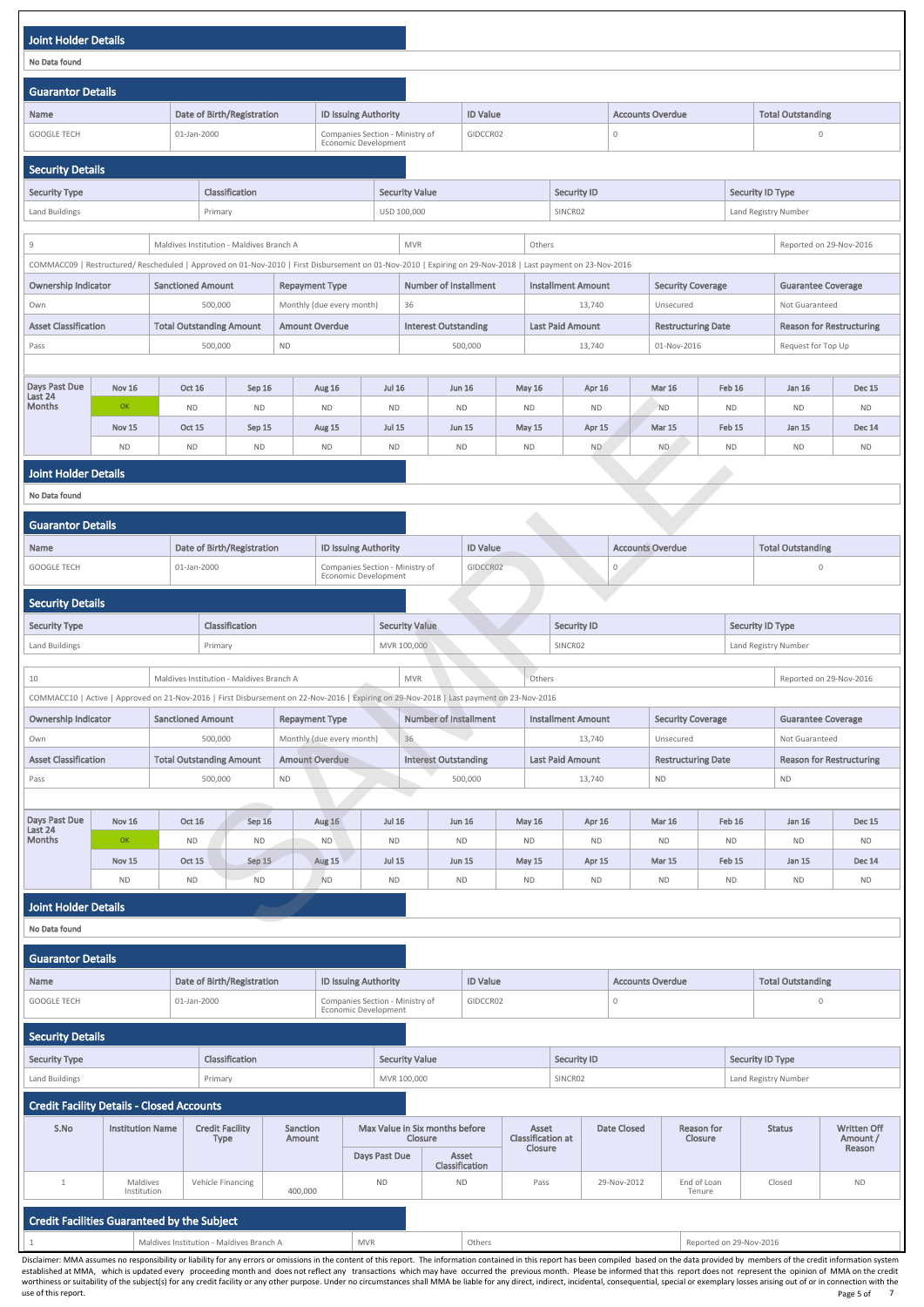| Active   Approved on 21-Nov-2016   First Disbursement on 22-Nov-2016   Expiring on 29-Nov-2018   Last payment on 23-Nov-2016                                                                               |     |      |         |         |           |       |  |  |  |  |  |  |
|------------------------------------------------------------------------------------------------------------------------------------------------------------------------------------------------------------|-----|------|---------|---------|-----------|-------|--|--|--|--|--|--|
| Ownership Indicator<br><b>Total Outstanding</b><br><b>Asset Classification</b><br><b>Guaranteed Subiect Name</b><br><b>Sanctioned Amount</b><br><b>Last Paid Amount</b><br><b>Amount Overdue</b><br>Amount |     |      |         |         |           |       |  |  |  |  |  |  |
| KHADIMS LTD                                                                                                                                                                                                | Own | Pass | 500,000 | 500,000 | <b>ND</b> | 13740 |  |  |  |  |  |  |

| Alternate Data Source - Summary |                           |                            |                         |                       |                    |
|---------------------------------|---------------------------|----------------------------|-------------------------|-----------------------|--------------------|
| <b>Institution Type</b>         | <b>Number of Accounts</b> | <b>Performing Accounts</b> | Non Performing Accounts | <b>Amount Overdue</b> | <b>Maximum DPD</b> |
| Telecom                         |                           |                            |                         | 1,000                 | 365                |
| Insurance                       |                           |                            |                         | 1,000                 | 365                |
| <b>STO</b>                      |                           |                            |                         | 4,000                 | 365                |

#### Telecom Account Details - Active

| S.No               | <b>Institution Name</b> |               | <b>Type</b> |               | <b>Activated On</b> |               |               | <b>Outstanding Balance</b> |               | <b>Status</b> |             | <b>Reported On</b> |  |
|--------------------|-------------------------|---------------|-------------|---------------|---------------------|---------------|---------------|----------------------------|---------------|---------------|-------------|--------------------|--|
|                    | Maldives Institution    |               | Fixedline   |               | 06-Nov-2000         |               | 5,000         |                            | Active        |               | 29-Nov-2016 |                    |  |
| Last 12 Months     | <b>Nov 16</b>           | <b>Oct 16</b> | Sep 16      | <b>Aug 16</b> | <b>Jul 16</b>       | <b>Jun 16</b> | <b>May 16</b> | Apr 16                     | <b>Mar 16</b> | Feb 16        | Jan 16      | <b>Dec 15</b>      |  |
| <b>Bill Amount</b> | 10000                   | <b>ND</b>     | <b>ND</b>   | <b>ND</b>     | <b>ND</b>           | <b>ND</b>     | <b>ND</b>     | <b>ND</b>                  | ND.           | <b>ND</b>     | <b>ND</b>   | <b>ND</b>          |  |
| <b>Amount Paid</b> | 5000                    | <b>ND</b>     | <b>ND</b>   | <b>ND</b>     | <b>ND</b>           | <b>ND</b>     | <b>ND</b>     | <b>ND</b>                  | <b>ND</b>     | <b>ND</b>     | <b>ND</b>   | <b>ND</b>          |  |
| Days Past Due      | 19                      | <b>ND</b>     | <b>ND</b>   | <b>ND</b>     | <b>ND</b>           | <b>ND</b>     | <b>ND</b>     | <b>ND</b>                  | <b>ND</b>     | <b>ND</b>     | <b>ND</b>   | <b>ND</b>          |  |
| <b>Due Amount</b>  | 1000                    | <b>ND</b>     | <b>ND</b>   | <b>ND</b>     | <b>ND</b>           | <b>ND</b>     | <b>ND</b>     | <b>ND</b>                  | <b>ND</b>     | <b>ND</b>     | <b>ND</b>   | <b>ND</b>          |  |

### Closed Telecom Accounts Summary (Last 24 Months)

| <b>Institution Name</b> | <b>Type</b> | No. of Performing Accounts No. of Non-Performing<br>at Closure | <b>Accounts at Closure</b> | Max DPD at Closure | Amount Overdue at Closure | Amount Written Off |
|-------------------------|-------------|----------------------------------------------------------------|----------------------------|--------------------|---------------------------|--------------------|
| Maldives Institution    | Fixedline   |                                                                |                            |                    | 2,000                     | 1,200              |

## Insurance Account Details - Active

|                    |                    | Institution Name: Maldives Institution |                     |                    |            | Currency: MVR     |                             |                                   |                                 |                             |  |
|--------------------|--------------------|----------------------------------------|---------------------|--------------------|------------|-------------------|-----------------------------|-----------------------------------|---------------------------------|-----------------------------|--|
| <b>Policy Type</b> | <b>Sum Insured</b> | Premium<br>Amount                      | <b>Activated On</b> | <b>Expiring On</b> | <b>DPD</b> | Overdue<br>Amount | Max DPD (Last<br>12 Months) | No. of Satisfied<br><b>Claims</b> | No. of Refused<br><b>Claims</b> | <b>Claim Amount</b><br>Paid |  |
| Goods in Transit   | 3,000,000          | 10,000                                 | 04-Apr-2007         | 14-Apr-2020        | $\circ$    | $\Omega$          |                             | <b>ND</b>                         |                                 | <b>ND</b>                   |  |
| Motor              | 2,000,000          | 9,000                                  | 03-Apr-2007         | 14-Apr-2020        | 181        | 1,000             |                             |                                   | <b>ND</b>                       | 9,000                       |  |

|                                                        | Closed Insurance Accounts Summary (Last 24 Months) |                 |                                       |                         |                       |                                |
|--------------------------------------------------------|----------------------------------------------------|-----------------|---------------------------------------|-------------------------|-----------------------|--------------------------------|
| Policy<br><b>Type</b>                                  | Currency                                           | No. of Policies | Lapsed Policies due to Non<br>Payment | No. of Satisfied Claims | No. of Refused Claims | <b>Total Claim Amount Paid</b> |
| House<br>Holders /<br>House Owner<br>Comprehensi<br>ve | MVR                                                |                 |                                       | <b>ND</b>               | <b>ND</b>             | <b>ND</b>                      |

| S.No                                                  |                                           | <b>Institution Name</b> |                                                           | Type                              |                       | <b>Activated On</b>        |               |                                | <b>Outstanding Balance</b> |                             |                                           | <b>Status</b>                     |              | <b>Reported On</b>        |                                |
|-------------------------------------------------------|-------------------------------------------|-------------------------|-----------------------------------------------------------|-----------------------------------|-----------------------|----------------------------|---------------|--------------------------------|----------------------------|-----------------------------|-------------------------------------------|-----------------------------------|--------------|---------------------------|--------------------------------|
| $\overline{2}$                                        |                                           | Maldives Institution    |                                                           | Fixedline                         |                       | 01-Jan-2014                |               |                                |                            | 10,000                      |                                           | Active                            |              | 01-Nov-2016               |                                |
|                                                       | Last 12 Months                            | <b>Nov 16</b>           | <b>Oct 16</b>                                             | Sep 16                            | <b>Aug 16</b>         | <b>Jul 16</b>              | <b>Jun 16</b> |                                | <b>May 16</b>              | Apr 16                      |                                           | <b>Mar 16</b>                     | Feb 16       | <b>Jan 16</b>             | <b>Dec 15</b>                  |
|                                                       | <b>Bill Amount</b>                        | <b>ND</b>               | <b>ND</b>                                                 | <b>ND</b>                         | <b>ND</b>             | <b>ND</b>                  | <b>ND</b>     |                                | <b>ND</b>                  | <b>ND</b>                   |                                           | <b>ND</b>                         | <b>ND</b>    | <b>ND</b>                 | <b>ND</b>                      |
|                                                       | <b>Amount Paid</b>                        | ND                      | <b>ND</b>                                                 | <b>ND</b>                         | <b>ND</b>             | <b>ND</b>                  | <b>ND</b>     |                                | <b>ND</b>                  | <b>ND</b>                   |                                           | ND                                | <b>ND</b>    | <b>ND</b>                 | <b>ND</b>                      |
|                                                       | Days Past Due                             | OK                      | OK                                                        | OK                                | OK                    | 365                        | 365           |                                | 365                        | 365                         |                                           | 185                               | 99           | 69                        | <b>ND</b>                      |
|                                                       | <b>Due Amount</b>                         | $\mathbf 0$             | $\mathbf 0$                                               | $\mathbf 0$                       | $\mathbf 0$           | 6000                       | 5000          |                                | 4000                       | 3000                        |                                           | 2000<br>10000<br>1000             |              |                           | <b>ND</b>                      |
|                                                       |                                           |                         | <b>Closed Telecom Accounts Summary (Last 24 Months)</b>   | <b>No. of Performing Accounts</b> | No. of Non-Performing |                            |               | Max DPD at Closure             |                            |                             | <b>Amount Overdue at Closure</b>          |                                   |              | <b>Amount Written Off</b> |                                |
|                                                       | <b>Institution Name</b><br><b>Type</b>    |                         |                                                           | at Closure                        |                       | <b>Accounts at Closure</b> |               |                                |                            |                             |                                           |                                   |              |                           |                                |
| Maldives Institution                                  |                                           | Fixedline               |                                                           | $\overline{2}$                    |                       | $\mathbf 0$                |               | 19                             |                            |                             |                                           | 2,000                             |              | 1,200                     |                                |
|                                                       | <b>Insurance Account Details - Active</b> |                         |                                                           |                                   |                       |                            |               |                                |                            |                             |                                           |                                   |              |                           |                                |
|                                                       |                                           |                         | Institution Name: Maldives Institution                    |                                   |                       |                            |               |                                |                            |                             |                                           | Currency: MVR                     |              |                           |                                |
| <b>Policy Type</b>                                    | <b>Sum Insured</b>                        |                         | Premium<br>Amount                                         | <b>Activated On</b>               | <b>Expiring On</b>    | <b>DPD</b>                 |               | Overdue<br><b>Amount</b>       |                            | Max DPD (Last<br>12 Months) |                                           | No. of Satisfied<br><b>Claims</b> | Claims       | No. of Refused            | <b>Claim Amount</b><br>Paid    |
| Goods in Transit                                      | 3,000,000                                 |                         | 10,000                                                    | 04-Apr-2007                       | 14-Apr-2020           | $\overline{0}$             |               |                                | $\mathbf 0$                | $\mathbf 0$                 |                                           | <b>ND</b>                         | $\mathbf{1}$ |                           | $\sf ND$                       |
| Motor                                                 | 2,000,000                                 |                         | 9,000                                                     | 03-Apr-2007                       | 14-Apr-2020           | 181                        |               | 1,000                          |                            | $\overline{0}$              |                                           | $\mathbf{1}$                      | <b>ND</b>    |                           | 9,000                          |
|                                                       |                                           |                         | <b>Closed Insurance Accounts Summary (Last 24 Months)</b> |                                   |                       |                            |               |                                |                            |                             |                                           |                                   |              |                           |                                |
| Policy<br>Type                                        | <b>Currency</b>                           |                         | No. of Policies                                           |                                   | Payment               | Lapsed Policies due to Non |               | <b>No. of Satisfied Claims</b> |                            |                             |                                           | <b>No. of Refused Claims</b>      |              |                           | <b>Total Claim Amount Paid</b> |
| House<br>Holders,<br>House Owner<br>Comprehensi<br>ve | <b>MVR</b>                                |                         | 1                                                         |                                   | O                     | <b>ND</b>                  |               |                                |                            |                             | <b>ND</b>                                 |                                   |              | <b>ND</b>                 |                                |
|                                                       | <b>STO Accounts Details - Active</b>      |                         |                                                           |                                   |                       |                            |               |                                |                            |                             |                                           |                                   |              |                           |                                |
| S.No                                                  | <b>Opening Date</b>                       |                         | <b>Credit Limit</b>                                       |                                   | <b>Credit Term</b>    | Outstanding                | Currency      | <b>Last Payment</b>            |                            |                             | <b>Last Payment Date</b><br><b>Status</b> |                                   |              | <b>Reported On</b>        |                                |

#### STO Accounts Details - Active

| S.No              | <b>Opening Date</b> |                 | <b>Credit Limit</b> | <b>Credit Term</b> |               | <b>Balance</b>                | Outstanding    | Currency      |               | <b>Last Payment</b><br>Amount |               | <b>Last Payment Date</b> |                          | <b>Status</b> |               | <b>Reported On</b> |                    |
|-------------------|---------------------|-----------------|---------------------|--------------------|---------------|-------------------------------|----------------|---------------|---------------|-------------------------------|---------------|--------------------------|--------------------------|---------------|---------------|--------------------|--------------------|
|                   | 01-Mar-2010         |                 | 50,000              | 10                 |               |                               | 25,000         | <b>MVR</b>    |               |                               | 1,000         |                          | 01-Jul-2016              | Open          |               |                    | 01-Nov-2016        |
| Last 12 Months    |                     | <b>Nov 16</b>   | <b>Oct 16</b>       | Sep 16             | Aug 16        |                               | <b>Jul 16</b>  | <b>Jun 16</b> | <b>May 16</b> |                               | Apr 16        | <b>Mar 16</b>            |                          | Feb 16        | <b>Jan 16</b> |                    | <b>Dec 15</b>      |
| Days Past Due     |                     | 185             | -99                 | 55                 | 25            |                               | OK             | OK            |               | OK                            | OK            |                          | OK                       | OK            | OK            |                    | <b>ND</b>          |
| <b>Due Amount</b> |                     | 4000            | 3000                | 2000               | 1000          |                               | $\overline{0}$ | 0             |               | 0                             | $\mathbf 0$   |                          | $\mathbf{0}$             | $\mathbf{0}$  | $\mathbf{0}$  |                    | <b>ND</b>          |
| S.No              | <b>Opening Date</b> |                 | <b>Credit Limit</b> | <b>Credit Term</b> |               | Outstanding<br><b>Balance</b> |                | Currency      |               | <b>Last Payment</b><br>Amount |               |                          | <b>Last Payment Date</b> | <b>Status</b> |               |                    | <b>Reported On</b> |
| $\overline{2}$    | 01-Mar-2010         |                 | 50,000              | 10                 |               |                               | 25,000         | <b>MVR</b>    |               | 5,000                         |               | 01-Jul-2016              |                          | Open          |               | 15-Aug-2016        |                    |
| Last 12 Months    |                     | <b>Aug 16</b>   | <b>Jul 16</b>       | <b>Jun 16</b>      | <b>May 16</b> | Apr 16                        |                | <b>Mar 16</b> |               | Feb 16                        | Jan 16        |                          | <b>Dec 15</b>            | <b>Nov 15</b> | Oct 15        |                    | Sep 15             |
| Days Past Due     |                     | OK              | <b>ND</b>           | <b>ND</b>          | <b>ND</b>     |                               | <b>ND</b>      | <b>ND</b>     |               | <b>ND</b>                     | <b>ND</b>     |                          | <b>ND</b>                | <b>ND</b>     | <b>ND</b>     |                    | <b>ND</b>          |
| <b>Due Amount</b> |                     | $\mathbf 0$     | <b>ND</b>           | <b>ND</b>          | <b>ND</b>     |                               | <b>ND</b>      | <b>ND</b>     |               | <b>ND</b>                     | <b>ND</b>     | <b>ND</b>                |                          | <b>ND</b>     | <b>ND</b>     |                    | <b>ND</b>          |
|                   |                     |                 |                     |                    |               |                               |                |               |               |                               |               |                          |                          |               |               |                    |                    |
| S.No              | <b>Opening Date</b> |                 | <b>Credit Limit</b> | <b>Credit Term</b> |               | <b>Balance</b>                | Outstanding    | Currency      |               | Last Payment<br>Amount        |               | <b>Last Payment Date</b> |                          | <b>Status</b> |               |                    | <b>Reported On</b> |
| $\overline{3}$    | 01-May-2010         |                 | 70,000              | 20                 |               |                               | 27,000         | <b>MVR</b>    |               | 7,000                         |               | 03-Jul-2016              |                          | Open          |               | 15-Aug-2016        |                    |
| Last 12 Months    |                     | Aug 16          | <b>Jul 16</b>       | <b>Jun 16</b>      | <b>May 16</b> |                               | Apr 16         | <b>Mar 16</b> |               | Feb 16                        | <b>Jan 16</b> |                          | <b>Dec 15</b>            | <b>Nov 15</b> | <b>Oct 15</b> |                    | Sep 15             |
| Days Past Due     |                     | $7\overline{ }$ | <b>ND</b>           | <b>ND</b>          | <b>ND</b>     |                               | <b>ND</b>      | <b>ND</b>     |               | <b>ND</b>                     | <b>ND</b>     |                          | <b>ND</b>                | <b>ND</b>     | <b>ND</b>     |                    | <b>ND</b>          |

Disclaimer: MMA assumes no responsibility or liability for any errors or omissions in the content of this report. The information contained in this report has been compiled based on the data provided by members of the cred established at MMA, which is updated every proceeding month and does not reflect any transactions which may have occurred the previous month. Please be informed that this report does not represent the opinion of MMA on the worthiness or suitability of the subject(s) for any credit facility or any other purpose. Under no circumstances shall MMA be liable for any direct, indirect, incidental, consequential, special or exemplary losses arising use of this report. Notice that the control of the control of the control of the control of the control of the control of the control of the control of the control of the control of the control of the control of the contro Page 6 of 7